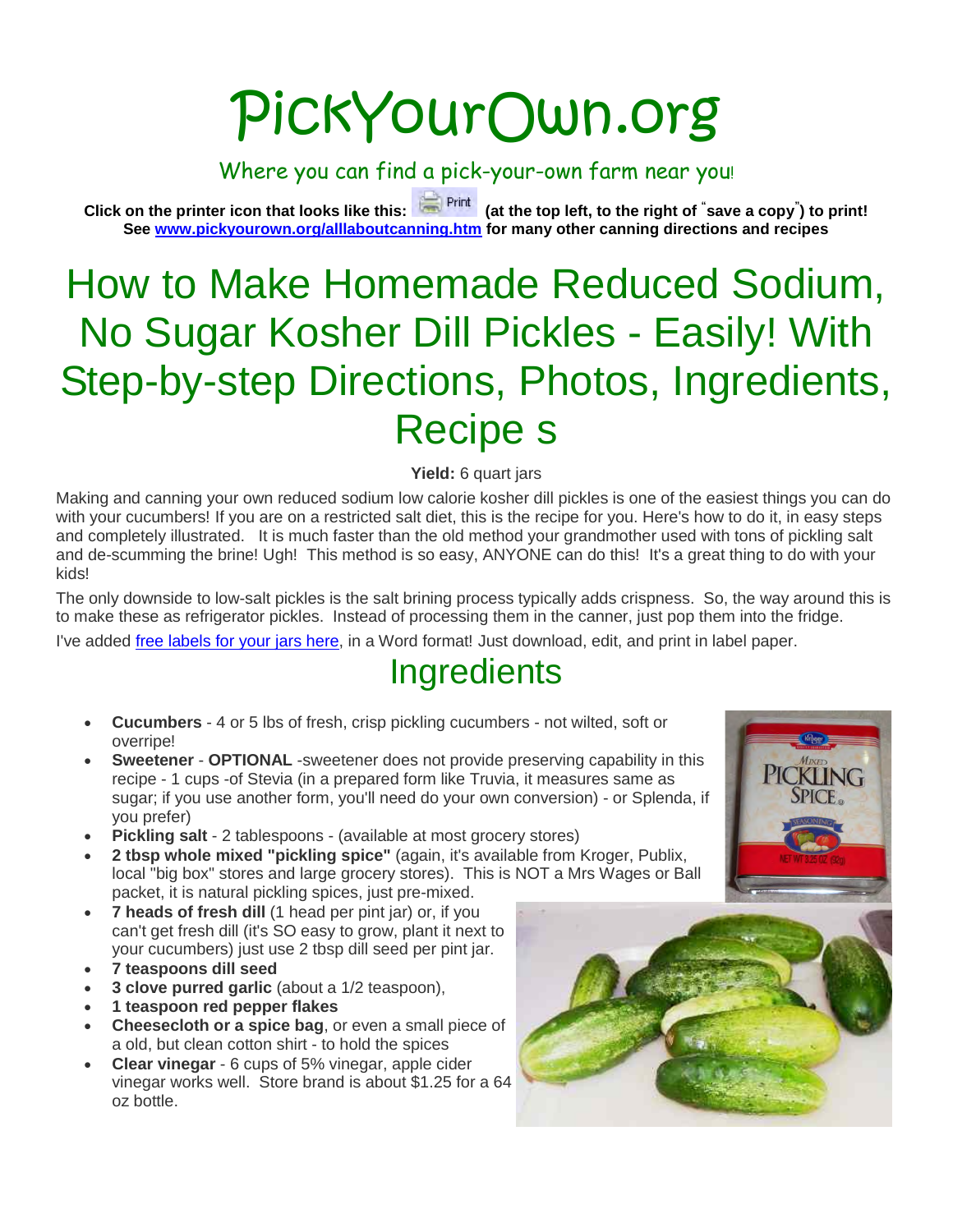## **Equipment**

- **Jar grabber** (to pick up the hot jars)
- **Lid lifter** (has a magnet to pick the lids out of the boiling water where you sanitize them. (\$2 at Target, other big box stores, and often grocery stores; and available online - see this page)
- **Large spoons and ladles**
- **Jar funnel** (\$2 at Target, other big box stores, and often grocery stores; and available online see this page)
- **1 large pot**; teflon lined, glass or ceramic.
- **1 Canner** (a huge pot to sanitize the jars after filling (about \$30 to \$35 at mall kitchen stores, sometimes at big box stores and grocery stores.). Note: we sell many sizes and types of canners for all types of stoves and needs - see [canning supplies](https://pickyourown.org/canningsupplies.htm)
- **Pint canning jars** (Ball or Kerr jars can be found at grocery stores, like Safeway, Publix, Kroger, grocery stores, even online - about \$9 per dozen jars including the lids and rings). Be sure to get wide mouth jars to fit the pickles in! Pint size works best!
- **Lids** thin, flat, round metal lids with a gum binder that seals them against the top of the jar. They may only be used once.
- **Rings** metal bands that secure the lids to the jars. They may be reused many times.
- **See this page for pickling supplies,** [equipment, books, crocks and additives.](https://pickyourown.org/canningsuppliespickling.htm) If you want to [make your](https://pickyourown.org/makingpicklesnaturally.htm)  [own seasoning see this page!](https://pickyourown.org/makingpicklesnaturally.htm)

### Directions - How to Make Pickles

#### Step 1 - Selecting the cucumbers

It's fun to go pick your own and you can obviously get better quality cucumbers!

At right is a of picture cucumbers from my garden - they are SO easy to grow. But be sure to grow the varieties that are labeled "pickling cucumbers" - they will be much more crisp!

The picture at right shows a good cucumber for pickling (bottom) and a bad one (top). The good one is dark green, firm, and not bloated. It has lots of warts!

The bad one is overripe, it has yellow or white areas in the skin, and the warts are almost all gone. If you cut it open, you will see developed seeds. You don't want seeds!

For cucumber pickles, use cucumbers intended for pickling that are no more then 2 inches in diameter. Start with crisp raw vegetable varieties to get crisp pickled vegetables.

The most important factor in getting crisp pickled vegetables is to start with fresh, just-picked vegetables. Overripe cucumbers make mushy pickles. Vegetables become soft as their pectin structure changes due to microbial activity, excess heat or improper handling. As each day passes, vegetables lose crispness. Once a vegetable is soft it cannot be made firm again.



**All images and text Copyright © Benivia, LLC 2005, 2006, 2007, 2008 All rights reserved.** Page 2 of 7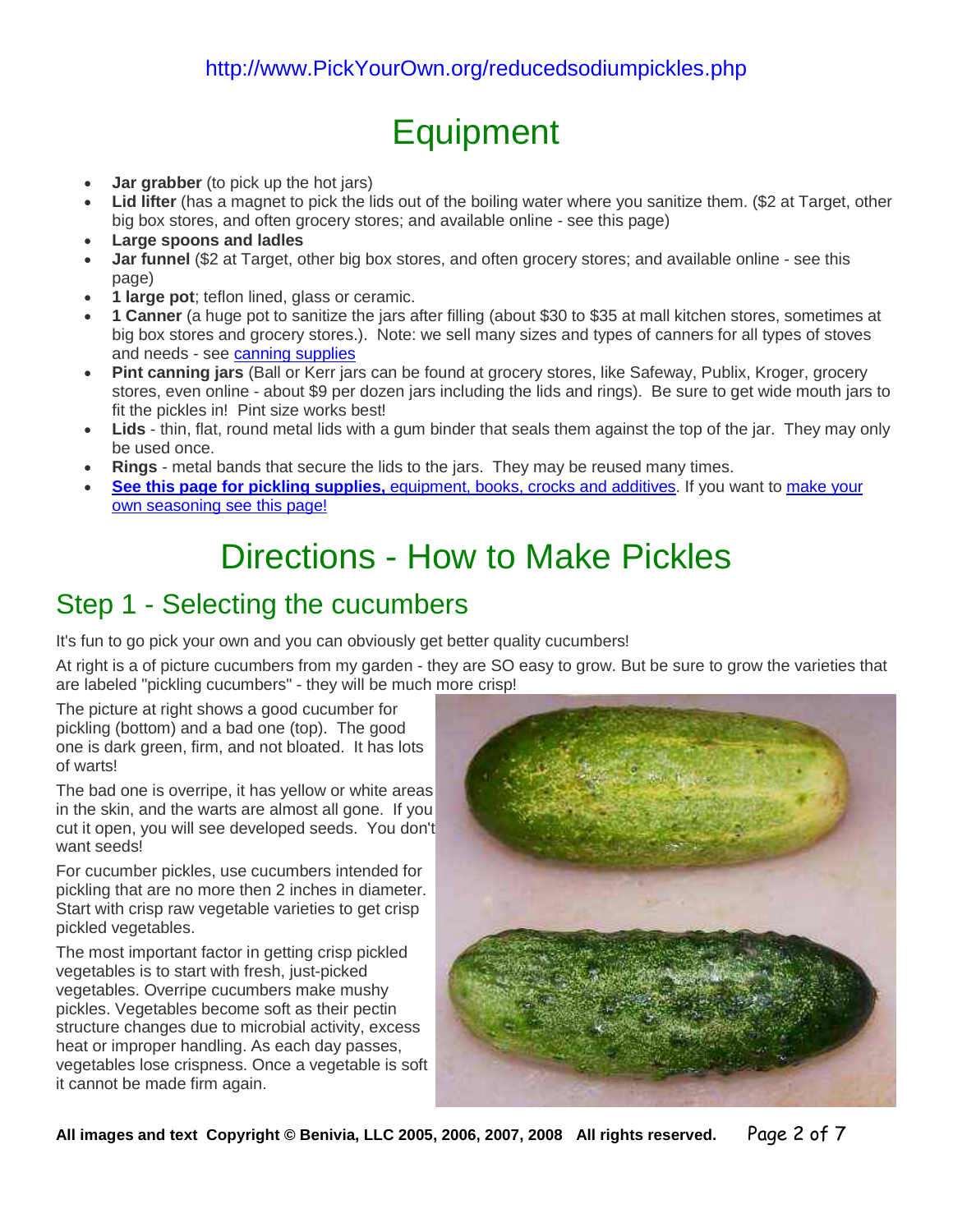#### http://www.PickYourOwn.org/reducedsodiumpickles.php

#### Step 2 - How many cucumbers?

It takes about 3 or 4 cucumbers to fill a pint jar. Each cucumber is about 4 - 5 inches long and you will cut off the ends so they will fit with 1/4-inch to spare..

#### Step 3 -Wash and cut the vegetables!

I'm sure you can figure out how to wash the fruit in plain cold water.

You will need to cut the ends off (about 1/4-inch, the blossom harbors microbes that can cause softening) and then slice them lengthwise if you like spears.

You can also leave them whole or cut them crosswise for bread-and-butter pickles.



#### Set them aside for use in step 8.

#### Step 4 - Get the jars and lids sanitizing

The dishwasher is fine for the jars; especially if it has a "sanitize" cycle. get that going while I'm preparing everything else, so it's done by the time I'm ready to fill the jars. If you don't have a dishwasher, submerge the jars in a large pot (the canner itself) of water and bring it to a boil.

Be sure to let it go through the rinse cycle to get rid of any soap!

#### **Get the canner heating up**

Fill the canner about 1/2 full of water and start it heating (with the lid on).



Put the lids into the small pot of boiling water for at least several minutes. Note: everything gets

sanitized in the water bath (step 7) anyway, so this just helps to ensure there is no spoilage later!)







**All images and text Copyright © Benivia, LLC 2005, 2006, 2007, 2008 All rights reserved.** Page 3 of 7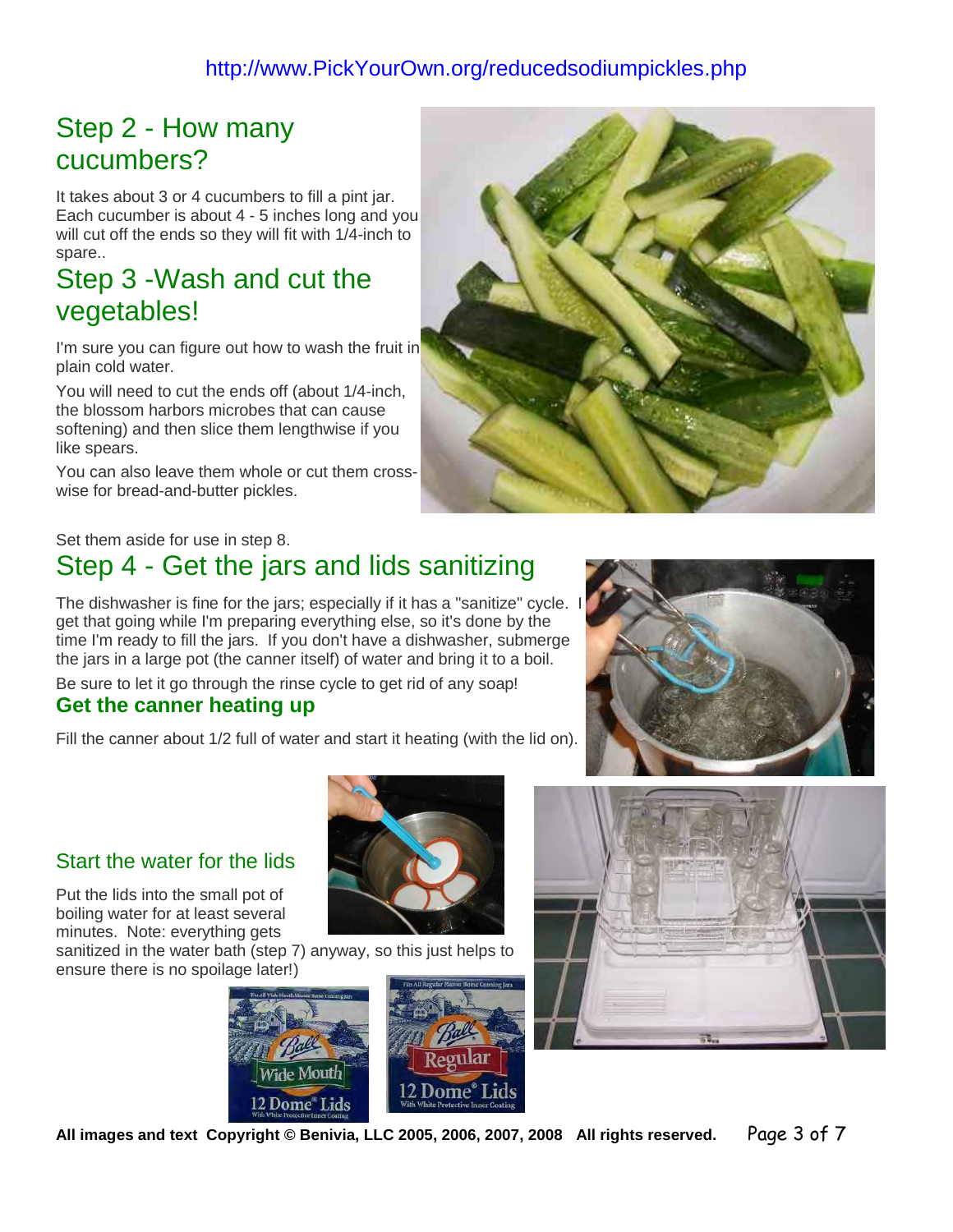#### Step 5 - Mix the salt, water and vinegar in a pot and bring to a boil

Combine the

- **Sweetener OPTIONAL** the sweetener does not provide preserving capability in this recipe - 1 cups -of Stevia (in a prepared form like Truvia, it measures same as sugar; if you use another form, you'll need do your own conversion) or Splenda, if you prefer)
- **Pickling salt** 2 tablespoons (available at most grocery stores)
- **2 tbsp whole mixed "pickling spice"** (again, it's available from Kroger, Publix, local "big box" stores and large grocery stores). This is NOT a Mrs Wages or Ball packet, it is natural pickling spices, just pre-mixed.
- **7 heads of fresh dill** (about 1 head per pint jar) or, if you can't get fresh dill (it's SO easy to grow, plant it ne
- **Clear vinegar** 6 cups of 5% vinegar, apple cider vinegar works well. Store brand is about \$1.25 for a 64 oz bottle

in a pot and bring to a boil. Be sure to use a NON-metal pot - or a coated metal (teflon, silverstone, enamel, etc.) without breaks in the coating. the metal reacts with the vinegar and makes the pickle solution turn cloudy.

**Note**: If more brine is needed, mix in same proportion. If brine is too tart, add sugar. Do not add water

#### Step 6 - Pack the sliced cucumbers into the jars

Pack cucumbers into the clean quart canning jars. For extra flavor and appearances, to each jar, add

- **1 small heads fresh dill,**
- **1 teaspoon dill seed,**
- **1/2 clove purred garlic (about a 1/2 teaspoon), and**
- **1/8 teaspoon red peppe**r.

#### Step 7 - Fill the jars with cucumbers and put the lid and rings on

Pour boiling solution of vinegar and spices over cucumbers in sterile jars, leaving 1/2 inch headspace.

Seat the lid and hand-tighten the ring around them.

#### Step 8 - Boil the jars in the canner

Or just put them in the fridge and they will keep for months. To can them as shelf-stable jars, put them in the canner and keep them covered with at least 1 inch of water. Keep the water boiling. Once the water returns to a boil, boil the jars for 15 minutes.

#### Canning processing times

|                                                                                      |      |                  | Type of pickling method $Jar$ size 0 to 1,000 ft above sea level $\vert$ 1,001 to 6,000 ft above sea level |
|--------------------------------------------------------------------------------------|------|------------------|------------------------------------------------------------------------------------------------------------|
| Quick process, (raw<br>cucumbers put in the<br>jar, hot liquid poured<br>over them)- | pint | $15 \text{ min}$ | 20 min                                                                                                     |



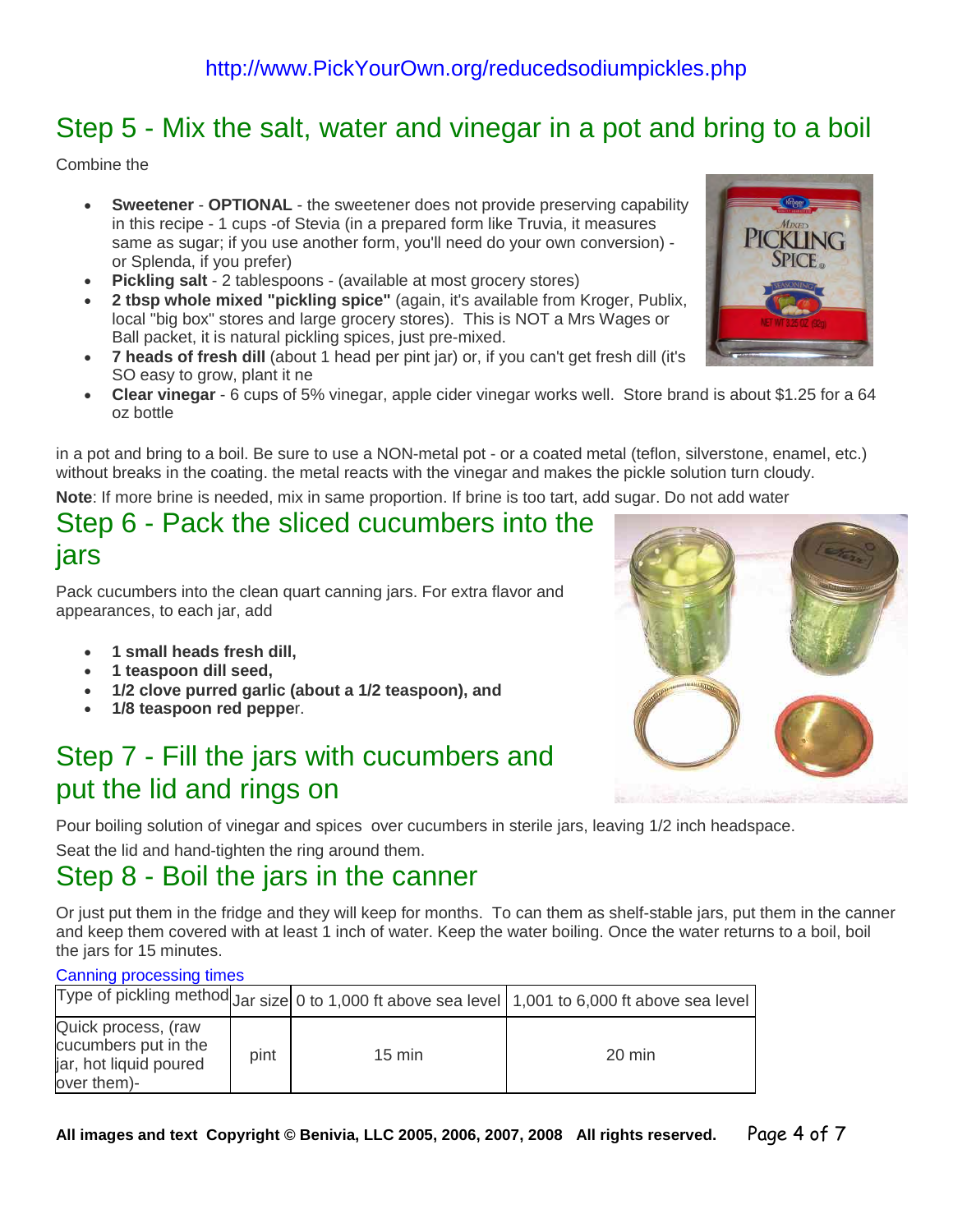#### http://www.PickYourOwn.org/reducedsodiumpickles.php

#### Step 9 - Done

After processing, take canner off heat. Remove lid. Wait 5 minutes before removing jars.

Lift the jars out of the water and let them cool without touching or bumping them in a draft-free place (usually takes overnight) You can then remove the rings if you like, but if you leave them on, at least loosen them quite a bit, so they don't rust in place due to trapped moisture. Once the jars are cool, you can check that they are sealed verifying that the lid has been sucked down. Just press in the center, gently, with your finger. If it pops up and down (often making a popping sound), it is not sealed. If you put the jar in the refrigerator right away, you can still use it. Some people replace the lid and reprocess the jar, then that's a bit iffy. If you heat the contents back up,



re-jar them (with a new lid) and the full time in the canner, it's usually ok.

When can you start eating the pickles? Well, it takes some time for the seasonings to be absorbed into the pickles. Pickles should be ready to eat in 6 weeks or so.

Reference: [University of Oregon Extension Service](http://extension.oregonstate.edu/fch/sites/default/files/documents/sp_50_533_lowsaltpickles.pdf)

## Pickle Making Problems?

[See this page for a more complete set of frequently asked pickling questions and answers](https://pickyourown.org/picklesFAQs.htm)

#### Other Equipment:

From left to right:

- 1. Jar lifting tongs to pick up hot jars
- 2. Lid lifter - to remove lids from the pot of boiling water (sterilizing )
- 3. Lid - disposable - you may only
- use them once 4. Ring - holds the lids on the jar until after

the jars cool - then you don't need them

- 5. Canning jar funnel
	- to fill the jars



You can get all of the tools in a kit here: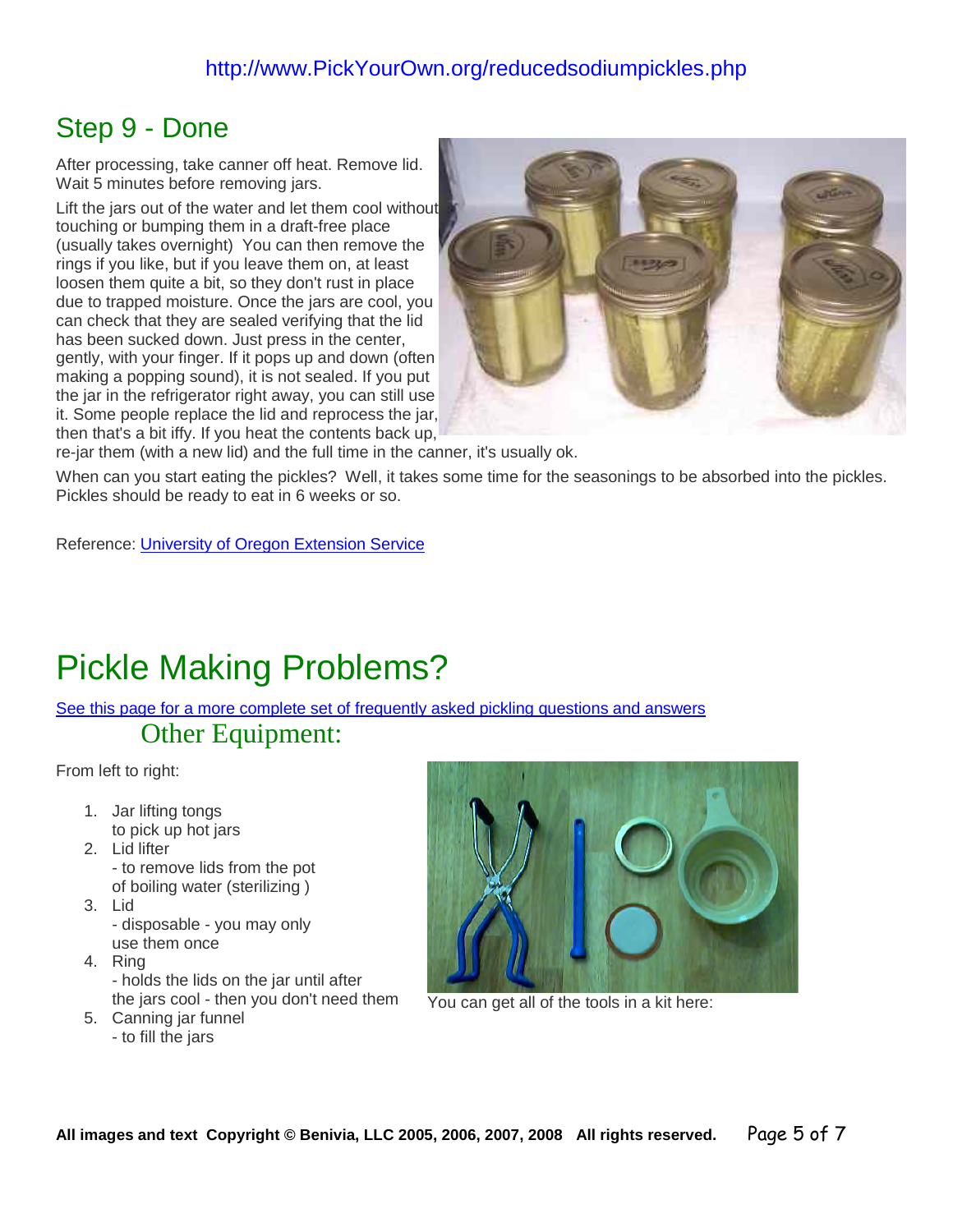| <b>Summary - Cost of Making Homemade Pickles</b>                          |                                          |                                            |                                                                  |          |  |  |  |
|---------------------------------------------------------------------------|------------------------------------------|--------------------------------------------|------------------------------------------------------------------|----------|--|--|--|
| - makes 6 pint jars, 16 oz each*                                          |                                          |                                            |                                                                  |          |  |  |  |
| <b>Item</b>                                                               | Quantity                                 | Cost in 2020                               | Source                                                           | Subtotal |  |  |  |
| Cucumbers                                                                 | 4 lbs - about<br>3 or 4 per<br>pint jar) | free from the<br>\$3.00 at a<br><b>PYO</b> | garden, or Pick your own                                         | \$3.00   |  |  |  |
| Canning jars<br>(pint size,<br>wide mouth),<br>includes lids<br>and rings | 6 pint jars                              | \$7.00/dozen                               | Grocery<br>stores<br>(Publix,<br>Kroger,<br>Safeway,<br>$etc.$ ) | \$3.50   |  |  |  |
| Vinegar                                                                   | 6 cups                                   | \$1.50                                     | Safeway,<br>Publix,<br>Kroger,<br>grocery<br>stores              | \$1.50   |  |  |  |
| Sugar                                                                     | 2 cups                                   | \$4.00 per 5<br>lb bag                     | Safeway,<br>Publix,<br>Kroger,<br>grocery<br>stores              | \$1.00   |  |  |  |
| Dill                                                                      | 6 heads                                  | free or $$2.00$                            | Your garden<br>or grocery<br>store                               | \$2.00   |  |  |  |
| Pickle spice                                                              | 2 tablespoons                            | \$3.00 per<br>package                      | Grocery<br>stores<br>(Publix,<br>Kroger,<br>Safeway,             | \$0.50   |  |  |  |